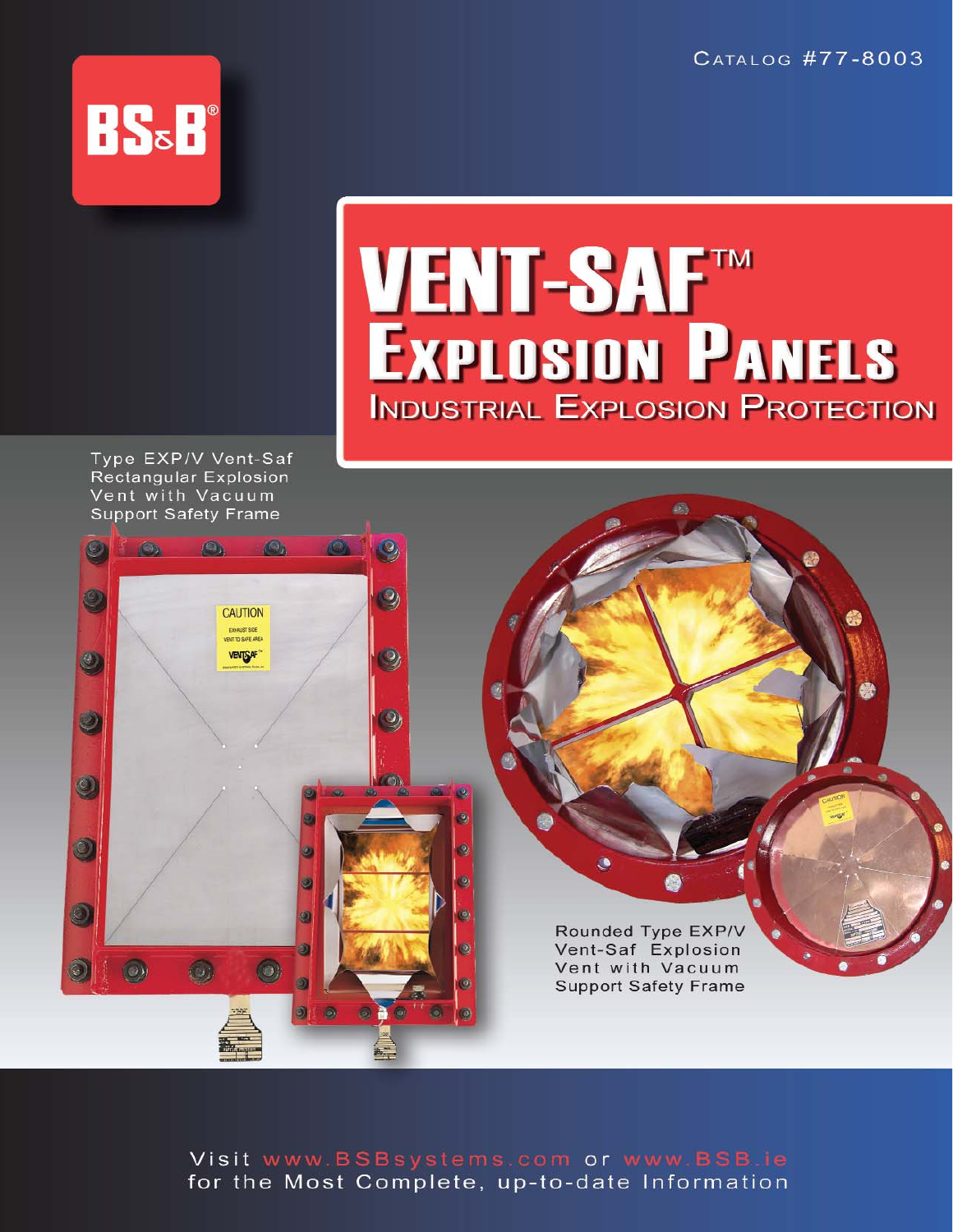## What Does it take to have an Industrial Explosion?

An explosion results from ignition of a combustible material (dust, gas or vapor) when mixed with oxygen present in the air. When this takes place inside a process or storage enclosure, the rapid rise in pressure developed will exert destructive forces within a few milliseconds that will place both personnel and equipment at risk. Most materials handling, processing and storage equipment is not designed to resist the pressure of a deflagration\*. Only equipment designed to resist the maximum pressure (Pmax) developed by the combustion process will survive - such design pressures typically exceed 75 psig (5.2 bar), making design for containment of a deflagration prohibitively expensive in most cases.

\* Deflagration: An expanding flameball that proceeds below the speed of sound in air, as compared to a detonation which exceeds the speed of sound in air. Typically, a deflagration can be protected from deflagration hazards.

#### **Examples of Explosive Materials**

- 
- 
- 
- 
- 
- Detergents Food
- 
- 
- 
- Coal Fertilizer
- Cosmetics Pesticides
- Plastics Plastic Resins
- Wood Charcoal
	-
- Ore Dusts Metal Dusts
- Graphite Dry Chemicals
- Pigments Cellulose

#### **Typical Examples of Industrial Equipment Protected by Vent-Saf Explosion Panels**

- Crushers Grinders
- Pulverizers Silos
- 
- 
- 
- 
- Conveyors Elevators
- 
- Furnaces Filters
- Hoppers Bins
- 
- 
- Sieves Conveyor Ducts
- Screws Blenders
- Shredders Dust Arrestors
- Mixers Dust Collectors
	-
- Ovens Dryers
	-
	-

# VENT-SAF™ EXPLOSION PANELS

Vent-Saf Explosion Panels are low burst pressure membranes designed to be fastened over structure openings to provide rapid pressure release. When properly applied, Vent-Saf Explosion Panels can minimize damage to containers, ducts and other structures in the event of deflagration of combustible dusts, gases or mists.

Explosion panels are not designed to protect vessels containing liquids, liquified gases or compressed gases under fire exposure conditions.

For deflagration only. The effectiveness of explosion panels under detonation conditions is problematic and applications designed to protect against the result of such an event exceeds any industrial standard or safety practice that is generally recognized.



System to provide protection to interconnected equipment in the event of an explosion. The Explosion Panel releases the fireball from the structure. The Type IPD Chemical Isolation System injects a food-grade suppression agent into the ducting and piping to interrupt the transport of burning material & quench the flame front.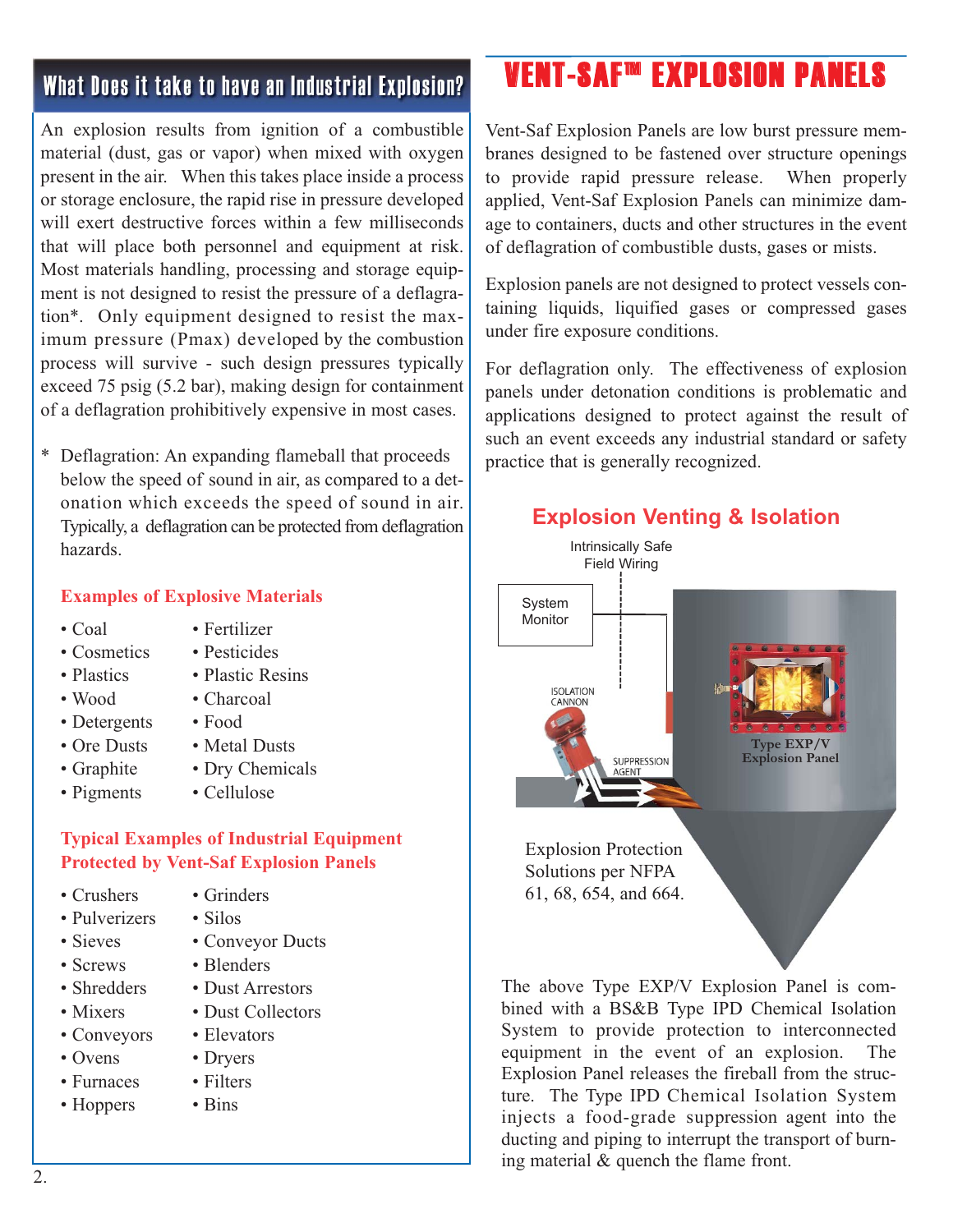# Features and Benefits

Vent-Saf Explosion Panels feature both round and rectangular vents designed to be held in place by safety frames. Safety Frames are available in two designs. The first bolts directly onto the structure. The second is designed to be welded onto the structure.

**Type EXP,** a flat vent with a slotted 316ss<sup>\*</sup> top section and FEP/PTFE seal.

**Type EXP/V,** a flat vent with a slotted 316ss<sup>\*</sup> top section, FEP/PTFE seal and a slotted support to resist light vacuum. The vents will burst at the same pressure in both directions.

*\* Vents are available in other materials.*

**Safety Frames** Materials:304ss, 316ss or carbon steel

#### **Operating Temperatures**

Temperatures to 400ºF/204ºC. Thermally insulated vents may be used up to 1600ºF/870ºC.

#### **Burst Pressure**

Burst pressures are available from 0.75psig (0.052barg) to 5psig (0.34 barg) depending on vent size.

### **Ordering Checklist**

Contact a BS&B consultant for an application data sheet. Relevant information required includes:

- Product name, Example EXP
- Size
- Burst pressure Pstat at coincident temperature
- Normal/maximum operating pressure and temperature
- Maximum vacuum pressure
- Pressure cycling conditions
- Optional insulation design
- Optional burst sensor
- Safety frames (bolted or welded design)
- BS&B standard or special, please specify.

#### **Burst Tolerance**

The burst tolerance is  $\pm 0.25$ psig ( $\pm 0.017$  barg.)

#### **Markings**

A tag is affixed to the discharge side of the vent and marked with a minimum-maximum burst range.

Example: A vent with a nominal burst pressure of 1psig  $(0.069$  barg) will be tagged  $0.75$  psig  $(0.052 \text{barg})$  to 1.25psig (0.086 barg).

#### **Service Capabilities**

These vents are designed for static or light pressure cycling duty.

#### **Operating Pressure**

The vents are suitable for operating pressures up to 60% of the minimum of the burst range.

#### **Vacuum Service**

The vents must be installed in a safety frame with support bars in order to withstand vacuum or back pressure.

#### **Gaskets**

White neoprene for operating temperatures up to 275ºF (135ºC) and between 275ºF (135ºC) to 400ºF (204ºC), red silicone gaskets are supplied.

#### **MBS Magnetic Burst Sensor**

Type EXP/V Explosion vent, installed in Safety Frame, with MBS Magnetic Burst Sensor to provide immediate indication upon bursting of the explosion vent.



## Codes & Standards

BS&B will guide you in following the practices required by the latest Codes and Standards. Visit **www.bsbipd.com** for the most up-to-date information.